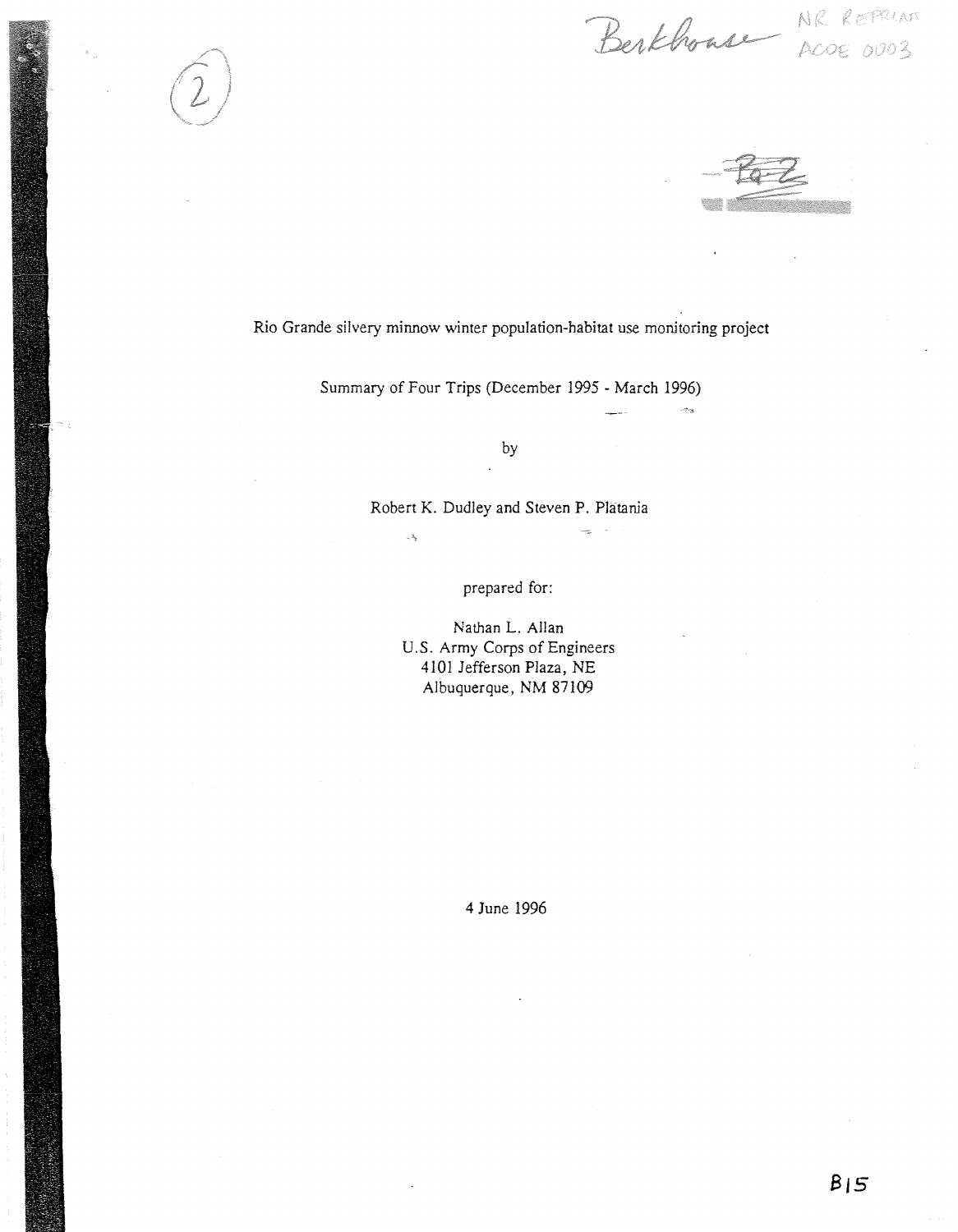## Background and Objectives

Four mainstem cyprinid species have been extirpated from the Rio Grande in New Mexico since 1949. Rio Grande silvery minnow is the only remaining endemic mainstream cyprinid in the New Mexico portion of the Rio Grande and its distribution is currently about 5 % of what it was historically. This species was federally listed as endangered in August 1994 and its proposed critical habitat is comprised of the Rio Grande from NM State Hwy 22 (Sandoval County) and extending 262 km (163 miles) downstream to the railroad crossing of the river near San Marcia] (Socorro County).

The U.S. Army Corps of Engineers, Albuquerque N.M. District approved the evacuation of 98,000 acre-feet of water (November I-March 31, 1995-1996) from Abiquiu Reservoir, through Cochiti Dam downstream to Elephant Butte Reservoir. The five month evacuation of this water was projected increase winter Lase-flow by 325 cfs. Little data were available on winter habitat use by Rio Grande silvery minnow *(Hybognathus amarus)*. This lack of data severely limited assessment of the potential impacts that this additional winter release would have on Rio Grande silvery minnow.

The primary objective of this U.S. Army Corps of Engineers (USACE) funded study was to determine the habitat associations of Rio Grande silvery minnow during the winter carry-over release period. Another purpose was to determine the species composition and abundance of fishes present at eight pre-selected sites between Islets and Bosque Del Apache Nadonal Wildlife Refuge. The information gathered during this investigation will be used to fill gaps in our knowledge of life-history and habitat use by Rio Grande silvery minnow.

į

**p** 

i i

n.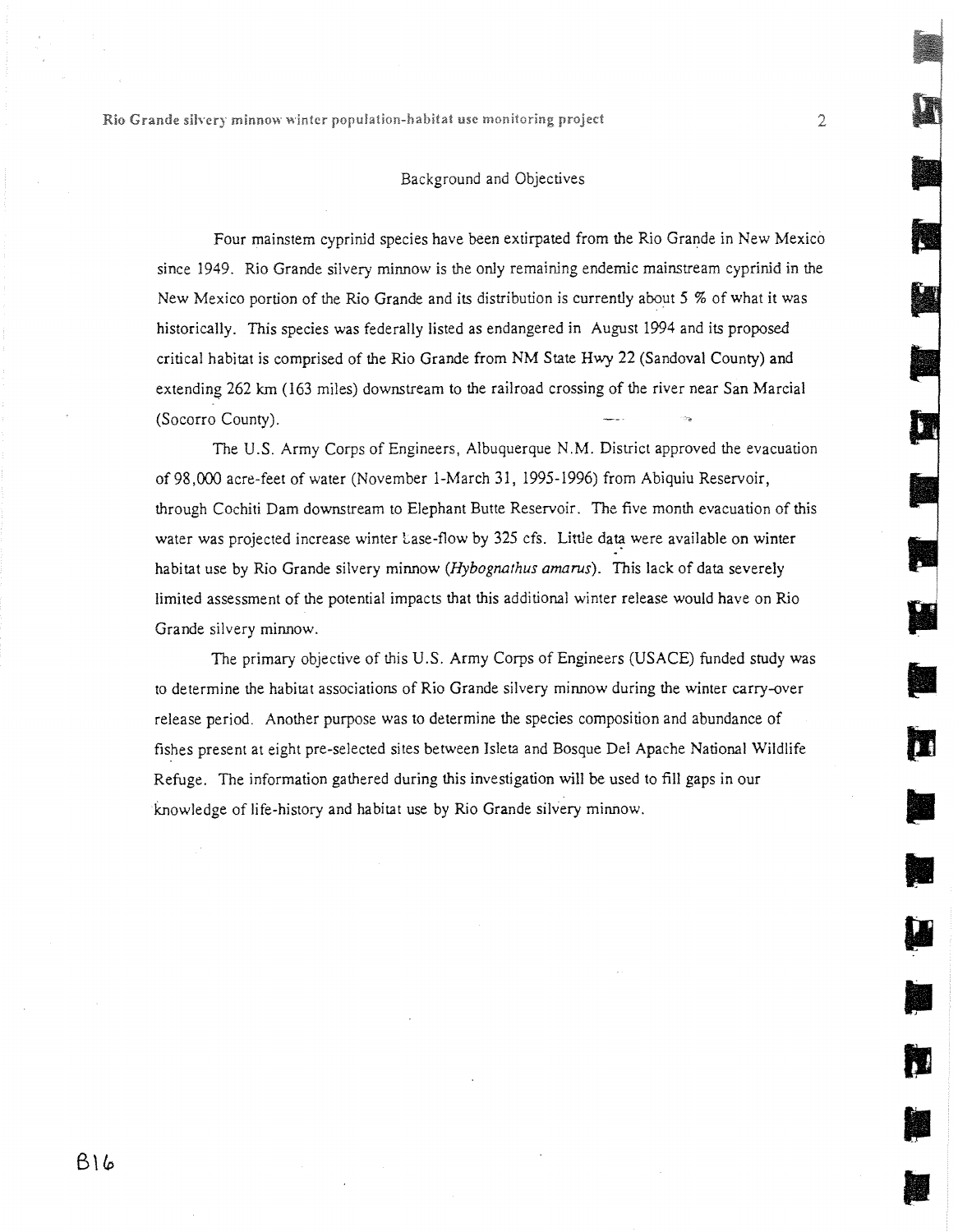### Report Summary

#### **Methods**

We conducted four sampling trips in the study area between 29 December 1995 and 3 March 1996. The purpose of our first sampling trip (29 December 1995-6 January 1996) was to perform an initial survey of Rio Grande silvery minnow population at the eight pre-selected sites. The next three sampling forays (January 19-26, February 3-5, March 1-3), while focusing on winter habitat use of Rio Grande silvery minnow, provided substantive information on fish abundance.

We followed the sampling protocol employed during our 1993-1995 quarterly Rio Grande silvery minnow population monitoring program. Samples for fish population monitoring were collected using a  $2 \text{ m} \times 2 \text{ m} \times 4.76 \text{ mm-mesh}$  seine. Only one discrete mesohabitat site was sampled in each seine haul (i.e., each seine haul represented a discrete sample in a discrete mesohabitat). Species composition, number of individuals per taxon, and size (in 10 mm SL bins) were recorded for each seine haul and given a unique alpha-numeric designation (=fish species composition data). Specimens were released alive where captured.

Physical information taken during the first sampling trip were mesohabitat type, length of seine haul and availability of instream cover. The alpha-numeric designation assigned the physical data was the same as recorded on the fish species composition data sheet. Mesohabitat types generally followed those described in Platania (1991; Fishes of the Rio Grande between Velarde and Elephant Butte Reservoir and their habitat associations).

Instream cover (debris) was identified as an important variable in determining winter fish distributions in previous Rio Grande fish-habitat studies. Although instream cover was recognized as a potentially useful variable to characterize the habitats occupied by Rio Grande fishes, it had not been systematically categorized or analyzed in previous Middle Rio Grande fish habitat investigations. We followed the work of several other authors who study fish-habitat use and treated instream cover as a categorical variable with values ranging from 1 to 4 at 0.5 intervals. Higher values indicated an increasing complexity of cover with a 0 value indicating a lack of instream debris. Cover coded as 1 indicated that there was a minimal amount of debris present in the area sampled (i.e. a few pieces of floating or submerged debris). Cover was assigned a value of 2 when it was a small, loosely packed debris pile  $(< 0.5 \text{ m}^2)$ . A cover code of 3 was assigned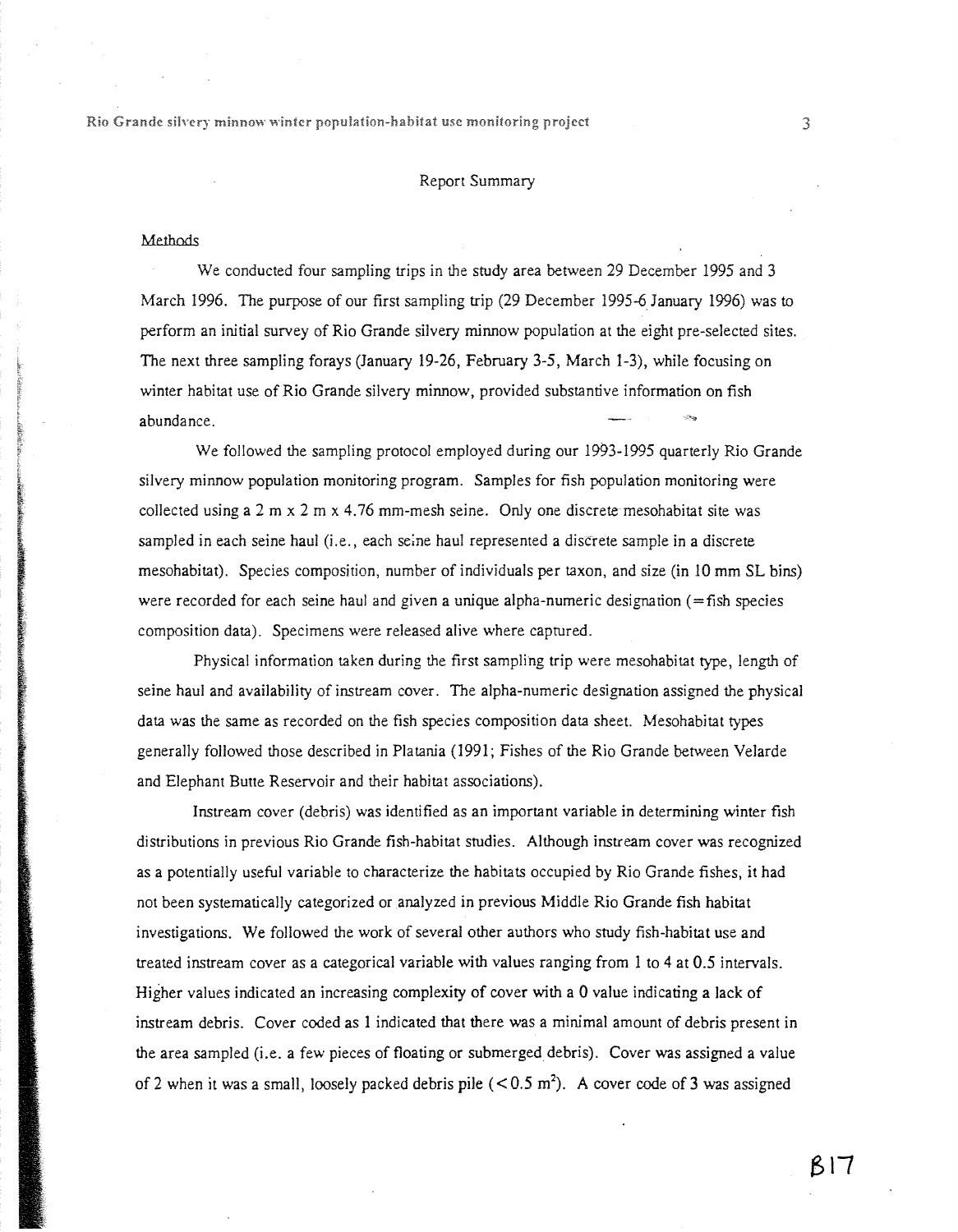when a moderate (about  $1 \text{ m}^2$ ) densely packed debris pile was sampled. Cover was coded as 4 when a large densely packed debris pile (about  $2 \text{ m}^2$ ) was sampled.

Sampling stations were ordered from upstream to downstream and were located between Isleta Pueblo and the southern boundary of the Bosque del Apache National Wildlife Refuge. A list of collecting localities and their descriptors are attached (Table 1). Note that as per our letter of 30 January 1996 and subsequent discussions with Nathan L. Allan (USACE), the Isleta Pueblo site was eliminated after the first sampling trip because of both limited access of this site and disruption in the continuity of habitat use sampling (i.e. January-March 1996). We did not feel that the elimination of the Isleta Pueblo site would adversely impact the inves,igation as the site at Tome (about 4.5 miles downstream of NM State HWY 49 Bridge, Valencia County) was similar to the Isleta Pueblo site and provided information on upstream species composition and habitat use. The data collected from the first sampling trip to the Isleta Pueblo site was included in summary tables.

**11** 

**111** 

**111** 

**111** 

**10** 

#### Population monitoring

The population monitoring - habitat use study yielded 11 species represented by 5274 individuals (Table 2). Rio Grande silvery minnow was present in 178 of the 468 seine hauls, at all sampling stations, and comprised 71.3% of the total sample. Silvery minnow numerically dominated the fish community throughout the project. The number of Rio Grande silvery minnow varied considerably between sampling localities and was primarily due to a few seine hauls that contained several hundred individuals. Silvery minnow were most common in the downstream sites near the Bosque del Apache National Wildlife Refuge (Sites 5-7).

Red shiner was the second most abundant fish collected comprising 18% of the total sample. This species was present in 143 samples and at all eight collecting localities (Table 3). Red shiner varied in abundance over the course of the project, but were generally more abundant than other species at the upper-most sites (Sites 1-4). Channel catfish, the third most abundant fish  $(n=169, 3.2\%)$ , was present in 34 samples and at all eight collecting localities. The other seven species were each less than 3% of the total catch and were represented by between 1-143 individuals.

The highest catch rate was at site seven  $(26.8 \text{ fish}/10 \text{ m}^2)$  and was apparently due to the large number of Rio Grande silvery minnow that were collected in the numerous low velocity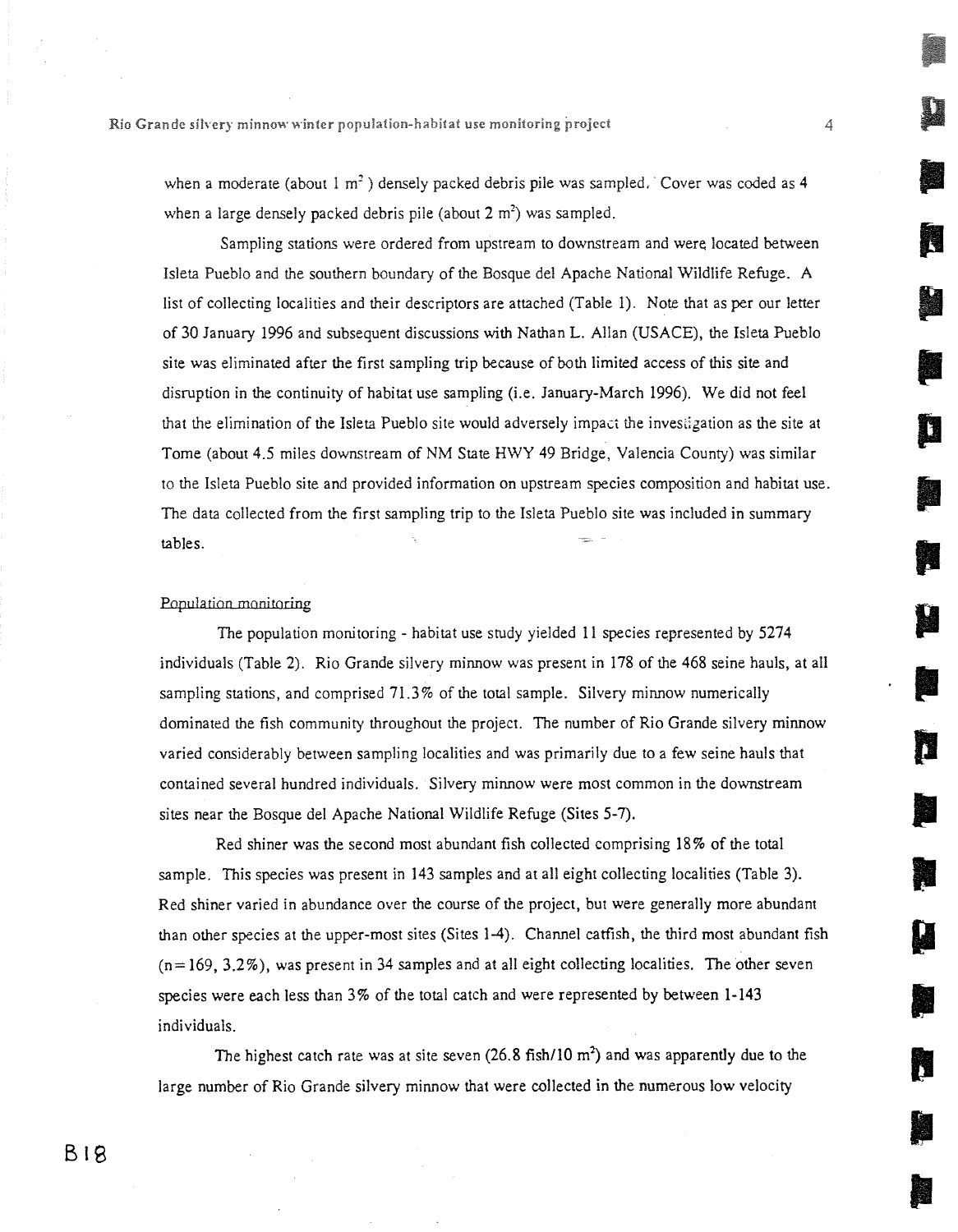pools with instream debris. Other high catch rates reflective of large numbers of Rio Grande silvery minnow were at sites five  $(21.2 \text{ fish}/10 \text{ m}^2)$  and six  $(16.7 \text{ fish}/10 \text{ m}^2)$ . Catch rates at the other sites were between 2.2-14.4 fish per 10 m<sup>2</sup> with an overall CPUE of 13 fish/10 m<sup>2</sup>. Catch rates varied little between the three habitat-use sampling trips (14.3-19.9) and the variation that did exist was due to a few single seine hauls that contained large numbers of Rio Grande silvery minnow. The cumulative CPUE of the three habitat-use sampling trips was twice that recorded during the December population monitoring trip  $(6.9 \text{ fish}/10 \text{ m}^2)$ . One explanation for this difference was that the habitat-use sampling trips concentrated more on specific habitat types than did the population monitoring trip. Our December effort indicated that fish concentrated in relatively small pockets of preferred habitat (low-velocity with cover). Thus, we did not expend great effort in subsequent trips (habitat association) sampling numerous main or side channel runs (mesohabitats with large surface areas,  $>$  20 m<sup>2</sup>), but instead concentrated on habitats characterized by small surface areas (debris pools,  $\leq 6$  m<sup>2</sup>).

#### Habitat use

The survey of the winter habitat use of Rio Grande silvery minnow indicated that the majority (72.3%) of silvery minnow were caught in habitats that contained instream debris (Table 4). Areas with little debris (code = 1) were frequently encountered in the stream channel, but contained only 15.3% of the cumulative silvery minnow catch. Areas with moderate levels of debris (code=2 and code=3), while less common than code 1, accounted for 55% of the Rio Grande silvery minnow caught. Sites with the greatest level of debris were very rare and only accounted for 2% of silvery minnow caught.

Seine hauls that contained Rio Grande silvery minnow were taken at moderate depths  $(mean=37.9 \text{ cm})$ , in waters with low velocity (mean=16.9 cm/sec) (Figure 1). While Rio Grande silvery minnow were found in about equal proportion throughout depths sampled, they occupied disproportionately more lower water velocities than were present (Figure 2). Rio Grande silvery minnow were only present over silt (code= $1$ ) or sand (code= $2$ ) substrata (mean substrate use $=1.3$ ). These values are nearly identical to the values calculated for each habitat sampling foray (i.e. little variation between sampling dates). We excluded areas with debris when comparing types of mesohabitats used by Rio Grande silvery minnow to areas sampled (Table 4). This was done because debris changed the typical conditions found within the mesohabitat (e.g. the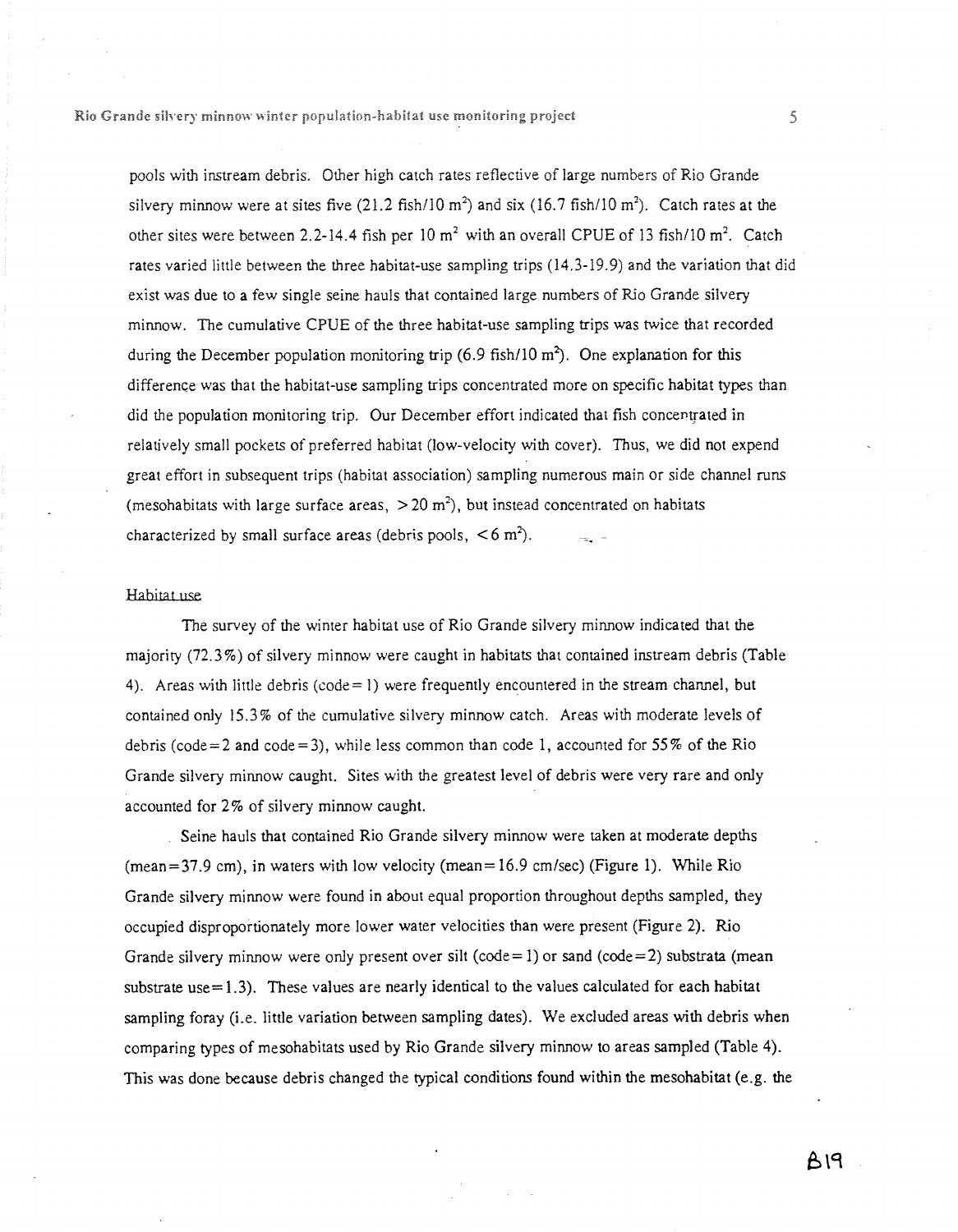water velocities of main channel run samples with debris were vastly different from those without debris). When areas with debris were excluded, we found that most (63.6%) Rio Grande silvery minnow were caught in backwaters and most of the remainder being taken in main channel or side channel pools (29.4%). Less than 3% of Rio Grande silvery minnow were captured in main channel or side channel runs despite the high availability of these mesohabitats at all sites.

#### Results Summary

Two species, Rio Grande silvery minnow and red shiner, collectively comprised nearly 90% of the fish taken during the study. Silvery minnow numerically dominated the samples  $(n=3760)$  and were the most abundant species during each of the four sampling trips. There were a total of eleven species (5 native, 6 introduced) collected during the project, but many accounted for  $\lt$  3 % of the total catch.

The large difference in fish catch rates between the sites was relatively consistent throughout the study. Sampling stations 3, 4 and 8 usually had the lowest catch rates. This may be due, in part, to the narrow river channel, lack of moderate-large debris piles, and associated high water velocity at these sites. Conversely, the wide braided river channel at sites 5, 6 and 7 provided substantial habitat heterogeneity and numerous low velocity habitats. The presence of debris in such habitats usually resulted in collections of a large number of fish from a small area  $(=$  high CPUE).

Over 70% of samples that contained Rio Grande silvery minnow were associated with some debris. The majority of all silvery minnow were found in level two or three debris. In addition, most other fish taken were associated with low velocity habitats or debris piles. There were no notable differences in habitat use by Rio Grande fishes between the three habitat use forays. Rio Grande silvery minnow were consistently found over small substrata, at moderate depths and in low velocity water throughout the course of the habitat use study (January - March, 1996).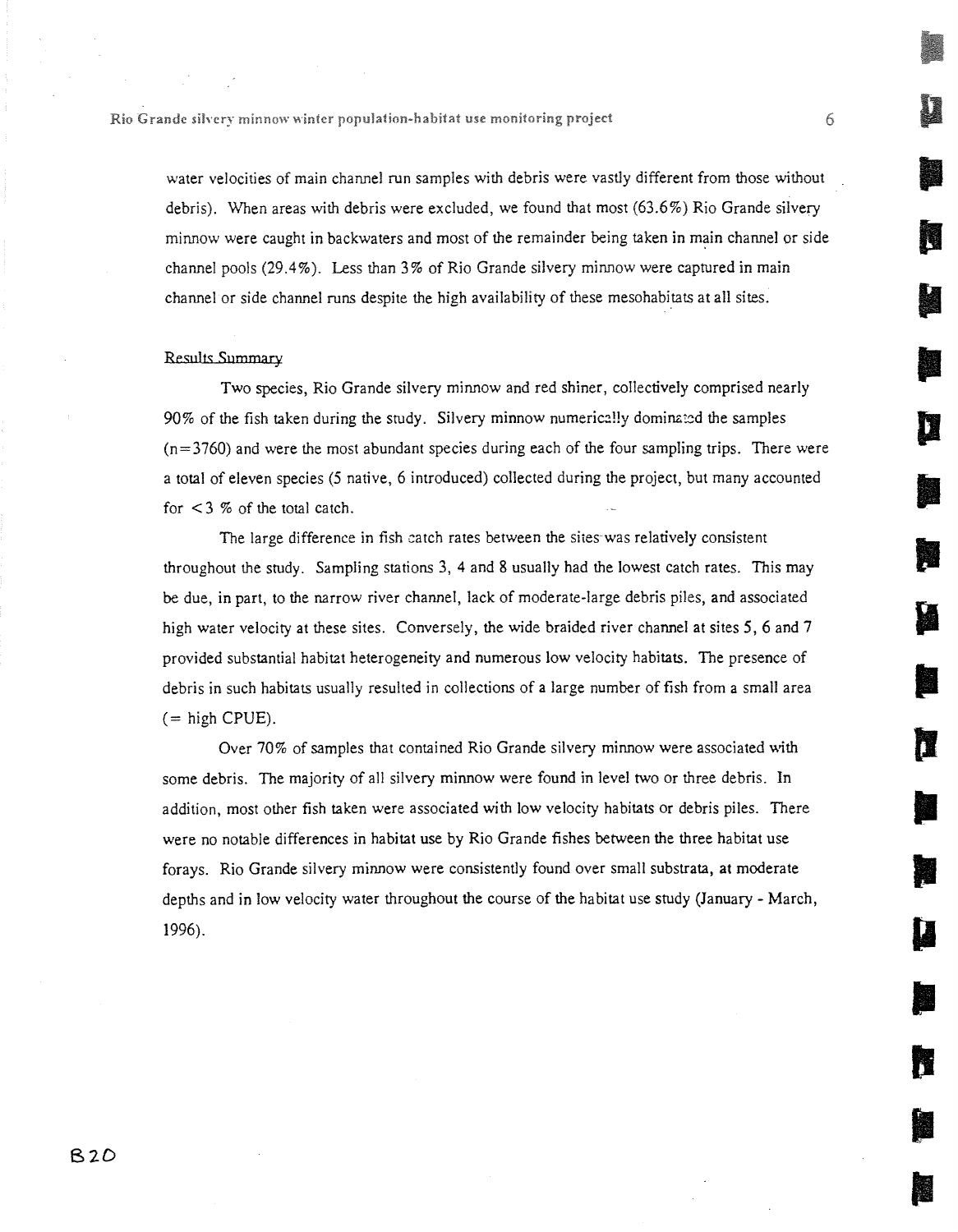Table 1. Collecting localities for U.S. Army Corps of Engineers funded winter

population-habitat use monitoring project. Station # Site Locality 1 New Mexico, Bernalillo County, Rio Grande, ca. 1.3 miles downstream of Isleta Diversion Dam, Isleta Pueblo. River Mile 168.0 ISLETA QUADRANGLE 34°53'26.8"N 106°41'45.6"W 2 New Mexico, Valencia County, Rio Grande, ca. 4.5 miles downstream of NM State HWY 49 Bridge, Tome. River Mile 156.8 TOME QUADRANGLE 34°4435.5N 106°44'35.4"W 3 New Mexico, Socorro County, Rio Grande, ca. 1 mile upstream of Rio Puerco confluence. River Mile 127.3 ABEYTAS QUADRANGLE 34°22'49.4"N 106°50'06.6"W 4 New Mexico, Socorro County, Rio Grande, ca. 1 mile upstream of Rio Salado confluence. River Mile 120.2 LA JOYA QUADRANGLE 34°17'15.1"N 106°50'18.5"W 5 New Mexico, Socorro County, Rio Grande, ca. 6.0 miles downstream of San Acacia Diversion Dam. River Mile 109.7 LEMITAR QUADRANGLE 34°11'03.2"N 106°53'10.4"W 6 New Mexico, Socorro County, Rio Grande, ca. 2.6 miles downstream of the U.S. HWY 380 Bridge, San Antonio. River Mile 84.5 SAN ANTONIO QUADRANGLE 33°52'30.5" N 106°50'59.01"W 7 New Mexico, Socorro County, Rio Grande, ca. 2.2 miles downstream of the northern boundary of Bosque del Apache National Wildlife Refuge. River Mile 82.0 SAN ANTONIO, SE QUADRANGLE<br>33°49'09.9"N 106°51'12.1"W 33°49'09.9"N 106°51'12.1"W 8 New Mexico, Socorro County, Rio Grande, ca. 2.5 miles upstream of the southern boundary of Bosque del Apache National Wildlife Refuge. River Mile 76.5 INDIAN WELL WILDERNESS QUADRANGLE 33°4552.6"N 106°52'36.2"W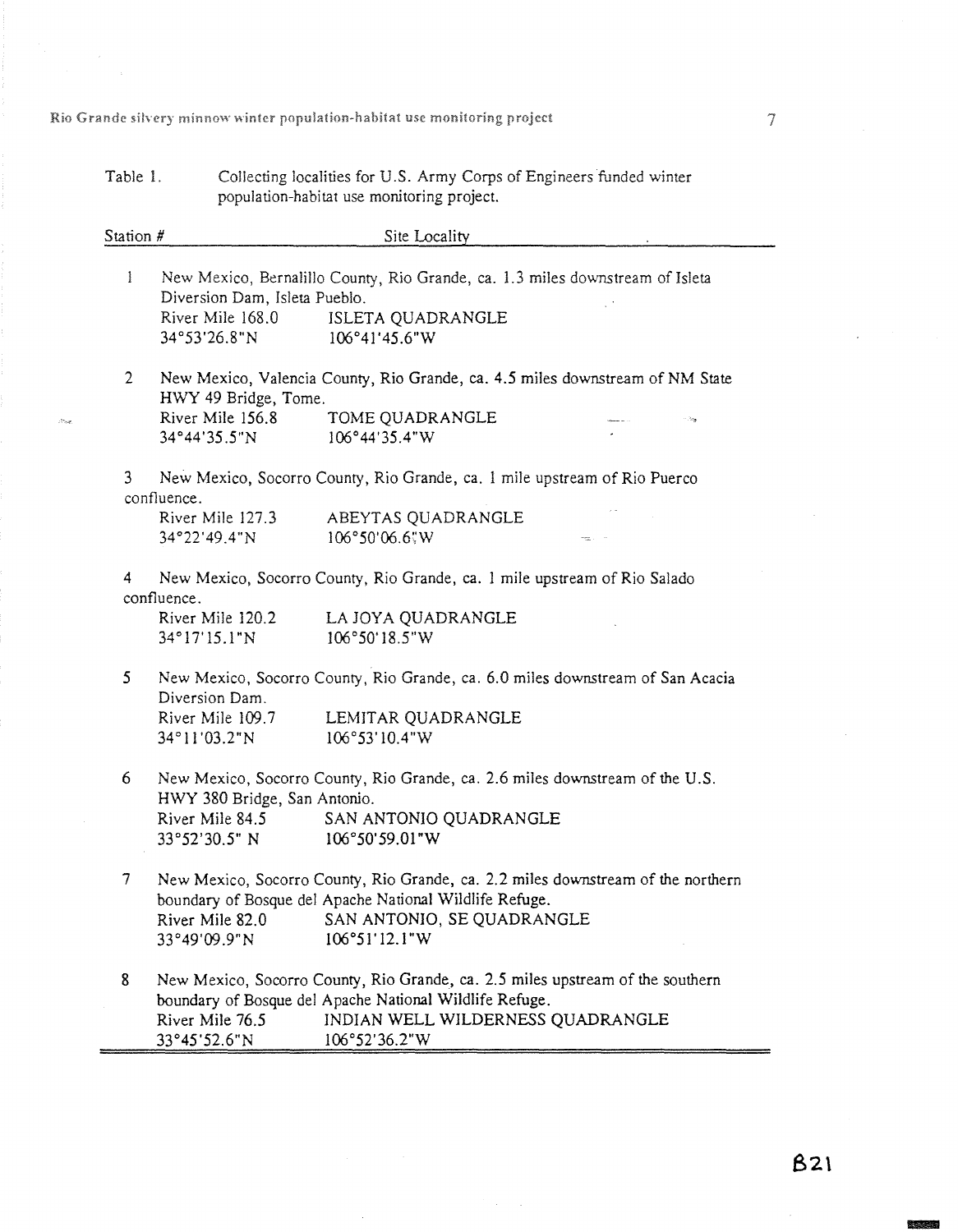Table 2. Summary of ichthyofaunal composition and collection data from December 1995-March 1996 at eight collection localities in the Middle Rio Grande, New Mexico. Specimens were collected for Rio Grande silvery minnow winter population-habitat monitoring project funded by the USACE. ,

| <b>SPECIES</b>       | TOTAL NUMBER<br><b>RESIDENCE</b><br>STATUS'<br>OF SPECIMENS |      | % TOTAL | <b>FREQUENCY?</b><br>OF OCCURRENCE |                                 | FREQUENCY <sup>3</sup><br>OF OCCURRENCE |  |
|----------------------|-------------------------------------------------------------|------|---------|------------------------------------|---------------------------------|-----------------------------------------|--|
| red shiner           | $\mathsf{N}$                                                | 947  | 17.96   |                                    |                                 | 143                                     |  |
| common carp          |                                                             | 9    | 0.17    |                                    | $\frac{8}{5}$ and $\frac{1}{2}$ | 9                                       |  |
| Rio Grande           |                                                             |      |         |                                    |                                 |                                         |  |
| silvery minnow       | N                                                           | 3760 | 71.29   |                                    | 8                               | 178                                     |  |
| fathead minnow       | N                                                           | 143  | 2.71    |                                    | 5                               | 41                                      |  |
| flathead chub        | N                                                           | 56   | 1.07    |                                    | 6                               | 21                                      |  |
| river carpsucker     | N                                                           | 42   | 0.80    |                                    | 8                               | 27                                      |  |
| white sucker         |                                                             |      | 0.02    |                                    |                                 |                                         |  |
| yellow bullhead      |                                                             | 10   | 0.19    |                                    | 5                               | 6                                       |  |
| channel catfish      |                                                             | 169  | 3.20    |                                    | 8                               | 34                                      |  |
| western mosquitofish |                                                             | 134  | 2.54    |                                    | 7                               | 27                                      |  |
| white crappie        |                                                             | з    | 0.06    |                                    |                                 | $\overline{2}$                          |  |
| <b>TOTAL</b>         |                                                             | 5274 |         |                                    |                                 |                                         |  |

 $\mathbf{I}$  $N =$  native;  $l =$  introduced

Frequency of occurrence in total number of seine hauls for this sampling foray (n=468)  $\pmb{z}$ 

<sup>3</sup> Frequency of occurrence-presence or absence at the eight sampling localities

62 <sup>2</sup>

8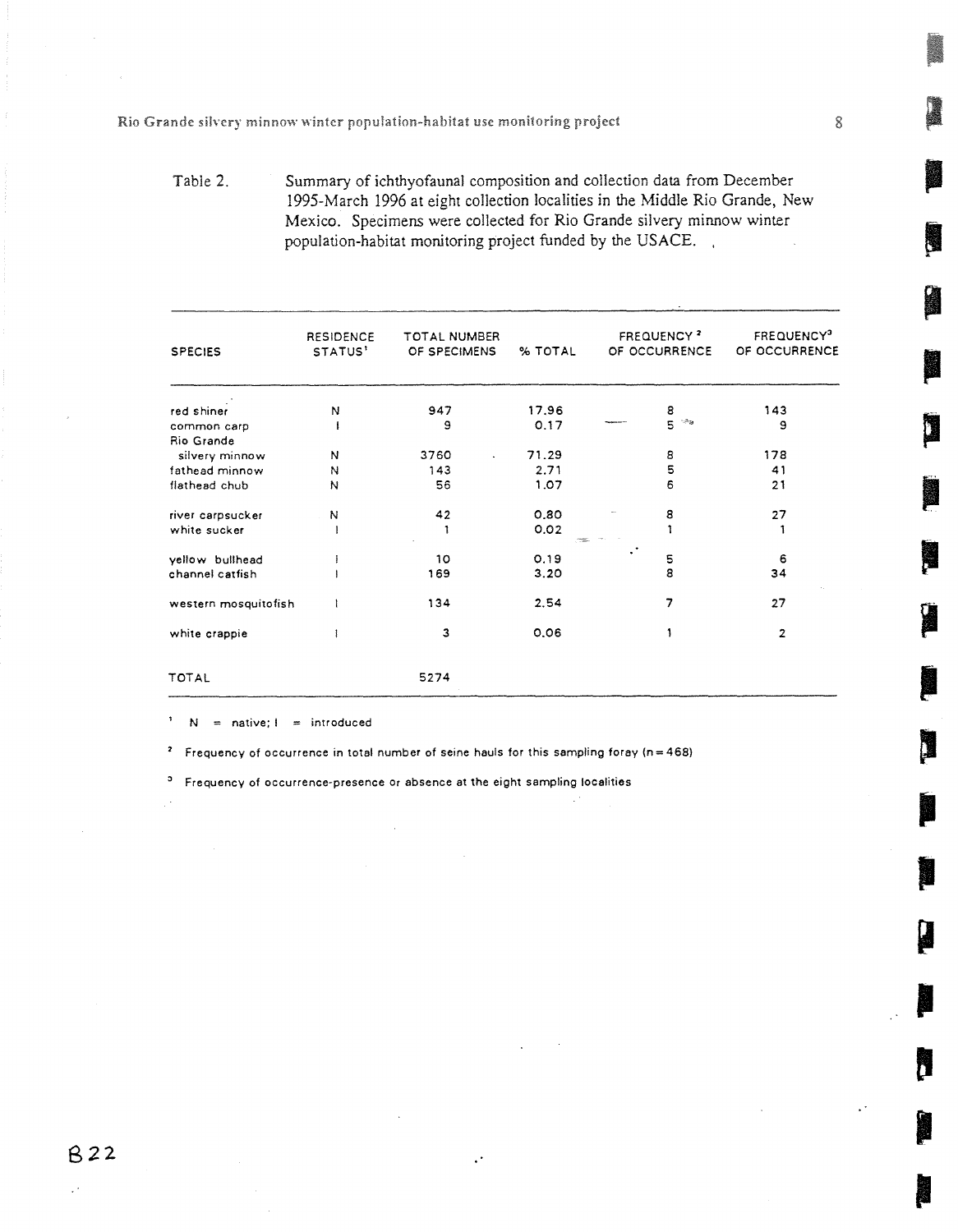Table 3. lchthyofaunal composition during December 1995-March 1996 at eight collection localities in the Middle Rio Grande, New Mexico. Specimens were collected for the Rio Grande silvery minnow winter population-habitat use monitoring project funded by USACE.

 $\vec{q}$ 

|                               | <b>SITE LOCALITY</b> |                |              |                  |          |       |                          |              |              |
|-------------------------------|----------------------|----------------|--------------|------------------|----------|-------|--------------------------|--------------|--------------|
| <b>SPECIES</b>                |                      | $\overline{2}$ | $\mathbf{3}$ | 4                | 5        | 6     | $\overline{\phantom{a}}$ | 8            | <b>TOTAL</b> |
| red shiner                    | 20                   | .450           | 170          | 126              | 57       | 15    | 82                       | 27           | 947          |
| common carp                   | o                    | o              | o            |                  |          |       | 5                        |              | 9            |
| Rio Grande silvery minnow     | з                    | 84             | 11           | 14               | 1170     | 1196  | 1206                     | 76           | 3760         |
| fathead minnow                |                      | 79             | 4            | 9                | $\circ$  | з     | 47                       | $\Omega$     | 143          |
| flathead chub                 | 8                    | $\overline{2}$ | $\circ$      | 24               | 13       | 5     | 4                        | o            | 56           |
| river carpsucker              | $\overline{2}$       | $\overline{2}$ | 3            | $\boldsymbol{2}$ | 11<br>чě | 4     | 13                       | 5            | 42           |
| white sucker                  |                      | $\circ$        | $\circ$      | $\circ$          | $\circ$  | O     | $\circ$                  | $\mathbf{o}$ |              |
| yellow bullhead               | o                    |                | $\circ$      |                  |          | o     | 6                        |              | 10           |
| channel catfish               |                      | 96             | 12           |                  | 6        |       | 20                       | 32           | 169          |
| western mosquitofish          | $\mathbf{2}$         | 8              | 39           | 3                | 35       | o     | 47                       | o            | 134          |
| white crappie                 | 0                    | O              | $\circ$      | o                | 3        | o     | $\circ$                  | O            | 3            |
|                               |                      |                |              |                  |          |       |                          |              |              |
| <b>TOTAL</b>                  | 38                   | 722            | 239          | 181              | 1297     | 1225  | 1430                     | 142          | 5274         |
| # SPECIES                     | 8                    | 8              | 6            | 9                | 9        | 7     | 9                        | 6            | 11           |
| # OF SEINE HAULS              | 17                   | 60             | 60           | 60               | 70       | 72    | 65<br>÷                  | 64           | 468          |
| AREA SEINED (m <sup>2</sup> ) | 173.8                | 501.2          | 498.6        | 400.4            | 611      | 733   | 533.2                    | 613.2        | 4064.4       |
| FISH PER 10 m <sup>2</sup>    | 2.19                 | 14.41          | 4.79         | 4.52             | 21.23    | 16.71 | 26.82                    | 2.32         | 12.98        |
| RGSM PER 10 m <sup>2</sup>    | 0.02                 | 0.17           | 0.02         | 0.03             | 1.91     | 1.63  | 2.26                     | 0.12         | 0.93         |

823

 $\infty$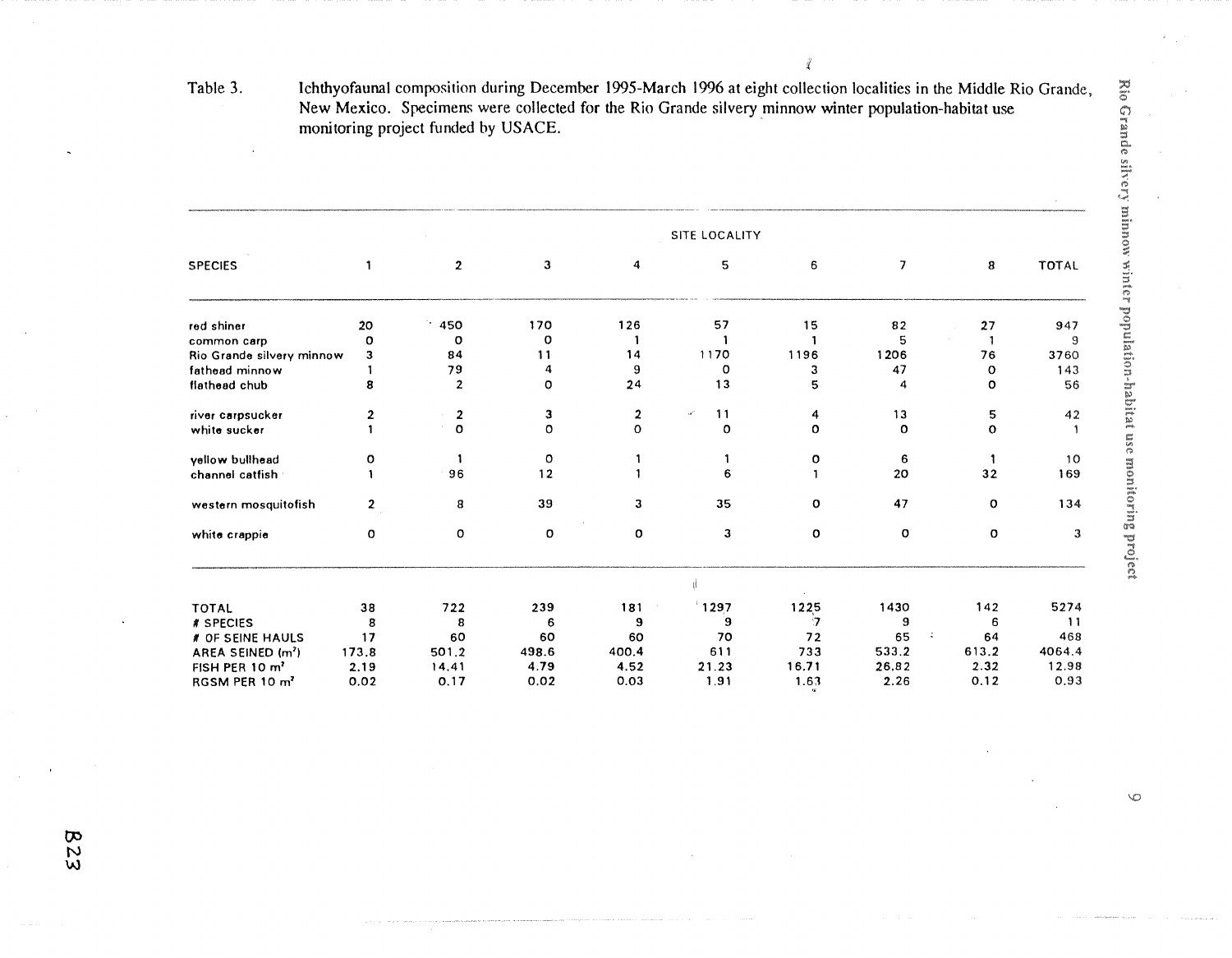Table 4. Summary of Rio Grande silvery minnow habitat use (debris and habitat type) and areas sampled from December 1995-March 1996 at seven localities in the Middle Rio Grande, New Mexico. Specimens were collected under the USAGE funded winter habitat study.

| Debris         | % of total<br>$_{\rm use}$ | $\%$ sampled | Habitat type               | $%$ of total $2$<br>use | $%$ sampled $3$                |
|----------------|----------------------------|--------------|----------------------------|-------------------------|--------------------------------|
|                |                            |              |                            | Лą.                     |                                |
| $\pmb{0}$      | 27.70                      | 51.92        | <b>BW</b>                  | 63.59                   | 6.25                           |
| $\bf{l}$       | 15.26                      | 10.03        | $\ensuremath{\mathsf{IP}}$ | 0.37                    | 0.57                           |
| $\overline{2}$ | 36.39                      | 25.96        | <b>MCFL</b>                | $\boldsymbol{0}$        | 6.64                           |
| $\overline{3}$ | 18.60                      | 10.03        | MCPLPO                     | $\pmb{0}$               | 1.70                           |
| 4              | 2.04                       | 2.06         | <b>MCPO</b>                | 6.64                    | 11.93                          |
|                |                            |              | MCSHPO                     | 17.34                   | 5.68                           |
|                |                            |              | <b>MCRU</b>                | 0.74                    | 27.84                          |
|                |                            |              | <b>MCSHRU</b>              | 1.11                    | 10.23                          |
|                |                            |              | SCPLPO                     | 2.71                    | 2.84                           |
|                |                            |              | SCPO                       | 4.43                    | 7.95                           |
|                |                            |              | SCSHPO                     | 0.98                    | 2.84                           |
|                |                            |              | SCRU                       | 2.09                    | 18.75                          |
|                |                            |              | <b>SCSHRU</b>              | $\bf{0}$                | 2.84                           |
|                |                            |              |                            |                         | $\alpha$ , $\alpha$ , $\alpha$ |

' Habitat types follow those defined in Platania 1993. SH=shoreline IP=isolated pool

<sup>2</sup> These values represent Rio Grande silvery minnow collected in non-debris habitats.

<sup>3</sup> These values represent all areas sampled in non-debris habitats.

**p** 

N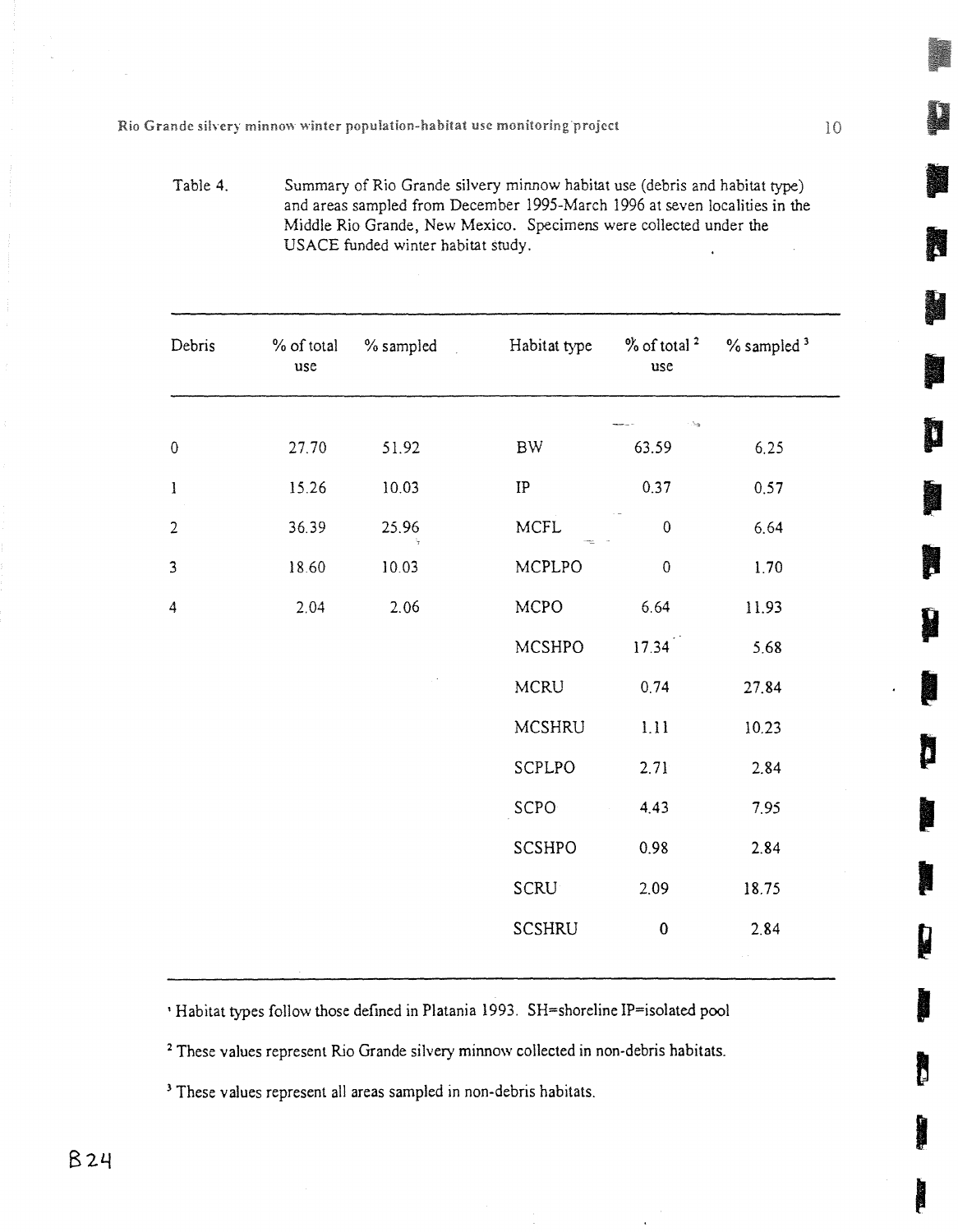Figure 1. Depths-velocities occupied by Rio Grande silvery minnow from December 1995-March 1996 at seven localities in the Middle Rio Grande, New Mexico. Specimens were collected for the winter population-habitat use monitoring project funded by the USACE.



CD **`11 CD** 

 $\Omega$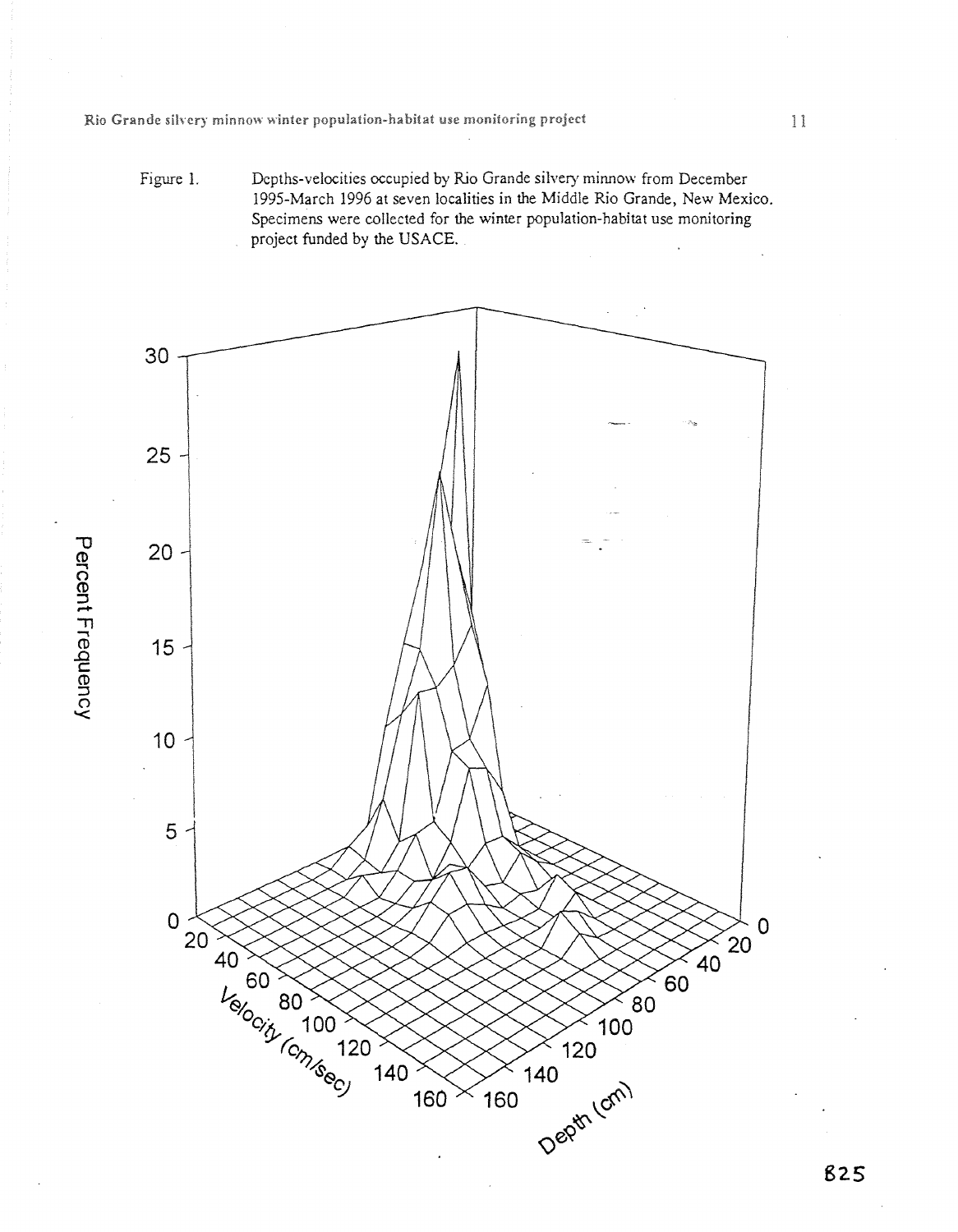Figure 2. Depths and velocities occupied by Rio Grande silvery minnow compared to the areas sampled from December 1995-March 1996 at seven localities in the Middle Rio Grande, New Mexico. Specimens were collected for the winter population-habitat use monitoring project funded by the USACE.



# **HABITAT USE**

**HABITAT SAMPLED** 





D

Ñ

i.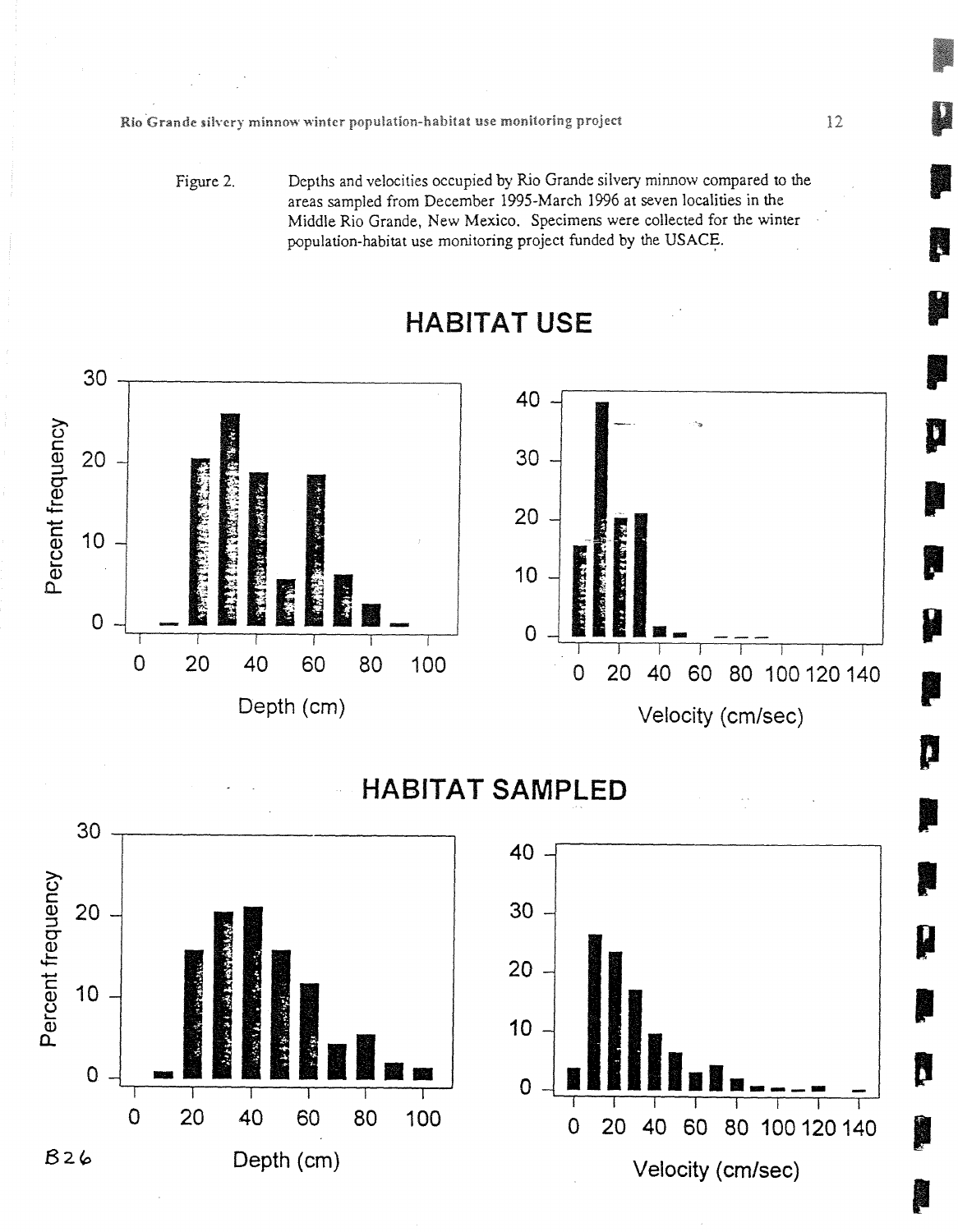Nathan L. Allan Albuquerque District, Corps of Engineers 4101 Jefferson Plaza, NE Albuquerque, NM 87109-3435

Dear Nathan,

Thanks for the copy of the 24 January letter from Lt. Colonel Wagner (USACE) to Governor Lucero of Isleta Pueblo requesting permission to collect fish on Isleta Pueblo as part of the winter release project. Last week we completed the first Rio Grande silvery minnow habitat sampling effort (second sampling foray) and were able to access all sites except the one located on Isleta Pueblo. Blane Sanchez was not available late last week (when were sampling) to approve our request. His absence and the fact that the Corps had not received formal permission from Isleta Pueblo to conduct this work convinced me not to pursue this matter further.

As you can see in my letter of 22 January 1996 to Blane Sanchez, we had planned to sample on the Pueblo (as part of the second Rio Grande silvery minnow habitat sampling effort) during this or next weekend. I spoke with Blane today and he informed me that Isleta Pueblo is closed during the next week for cultural reasons. This effectively eliminates the possibility of a second habitat sampling effort at Isleta Pueblo.

Given the unpredictable nature of access to Isleta Pueblo and that we have missed two of the three opportunities to sample that site, I suggest that we eliminate it from the sampling regime. I do not feel it will adversely influence the outcome of the study as we see very little difference between that locality and the one at Tome (11 miles downstream). This will still leave us with seven sites between Tome and the Bosque del Apache National Wildlife Refuge.

Please don't think this is an inditement of Isleta Pueblo or Blane Sanchez. They have always been extremely helpful and have given us relatively unrestricted access. The problem is that we have very little flexibility, in regards to sampling dates, with this project. I suggest that you still pursue the matter of access with Blane as this will be beneficial for future endeavors on Isleta Pueblo (i.e. population monitoring). Let me know what you think.

All else is going extremely well and I think you will be pleased with the data we are generating from the project. Our second report will be submitted around 12 February.

Sincerely,

Steven P. Platania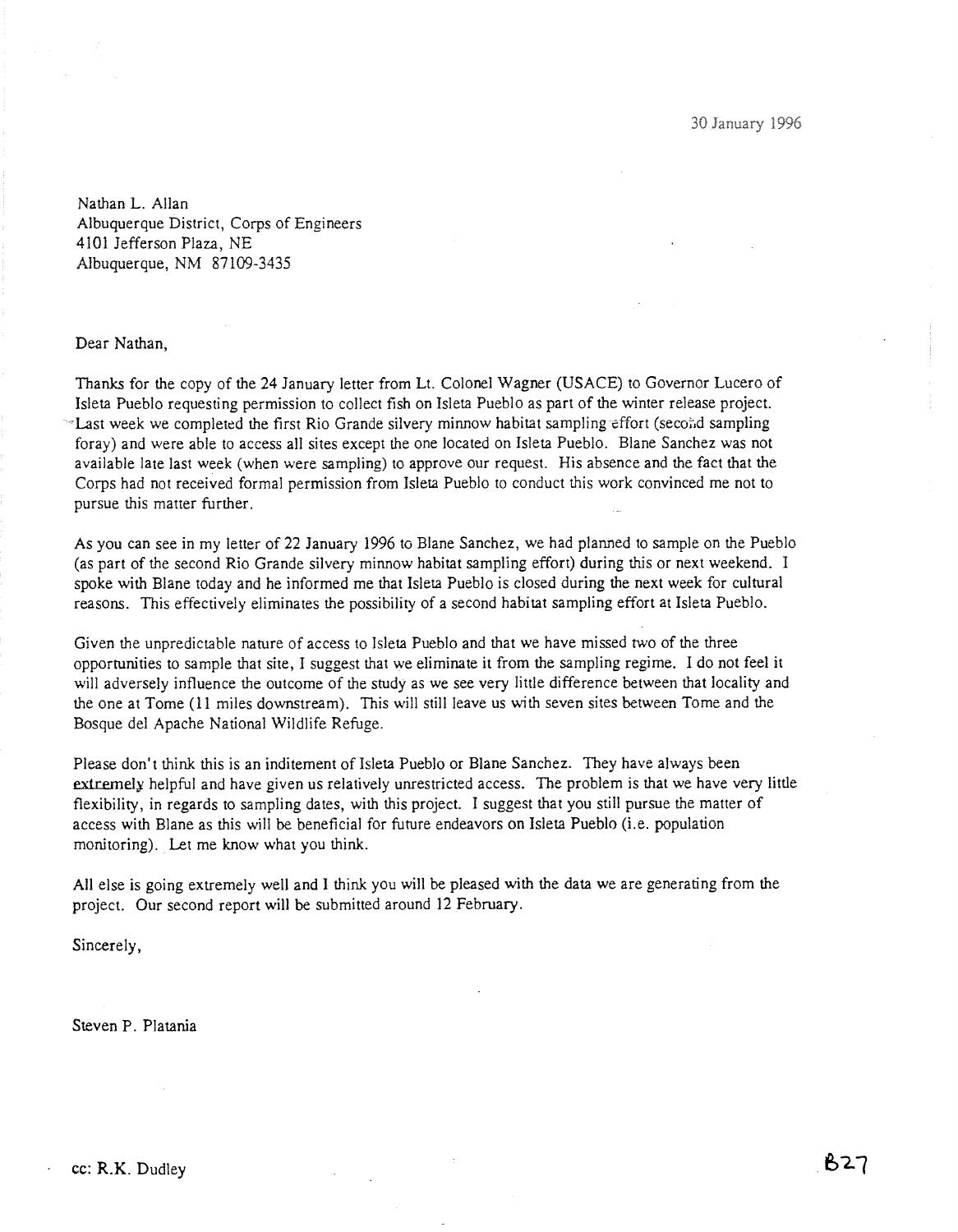22 January 1996

Blane M. Sanchez Pueblo of Isleta . P.O. Box 1270 Isleta, NM 87022

Dear Blane,

I wanted to let you know a little about the U.S. Army Corp of Engineers winter (1995-1996) Rio Grande silvery minnow population-monitoring and habitat association study. The first sampling (=December population monitoring) was conducted between 29 December 1995 and 19 January 1996. This initial collecting foray, designated as a population monitoring trip, had two principal goals. Our first charge was to locate and characterize the suitability of eight pre-selected sites for fish studies. Afterwards, we were to perform the initial winter Rio Grande silvery minnow population monitoring. We followed the sampling protocol employed during our 1993-1995 quarterly Rio Grande silvery minnow population monitoring program (funded by the U.S. Bureau of Reclamation).

Fish samples for population monitoring were collected using a  $2 \text{ m } x$  2 m  $4.76 \text{ mm-mesh}$  seine. Only one discrete mesohabitat site was sampled in each seine haul (i.e., each seine haul represented a discrete sample in a discrete mesohabitat). Species composition, number of individuals per taxa, and size (in 10 mm SL bins) were recorded for each seine haul and given a unique alpha-numeric designation (=fish species composition data). Specimens were released alive where captured.

Physical information taken during this portion of the survey were mesohabitat type, length of seine haul and availability of instream cover. The alpha-numeric designation assigned the physical data was the same as recorded on the fish species composition data sheet. Mesohabitat types generally followed those described in Platania (1991. Fishes of the Rio Grande between Velarde and Elephant Butte Reservoir and their habitat associations). We found, based on previous Rio Grande fish-habitat studies, that instream cover was an important variable in winter fish distributions. While instream cover was identified, it had not been selected as a habitat variable in previous Middle Rio Grande fish habitat investigations. Following the work of several other authors who study fish-habitat use, we treated instream cover as a categorical variable with values ranging from 0 (none) to 4. Higher values indicate increasing complexity of cover.